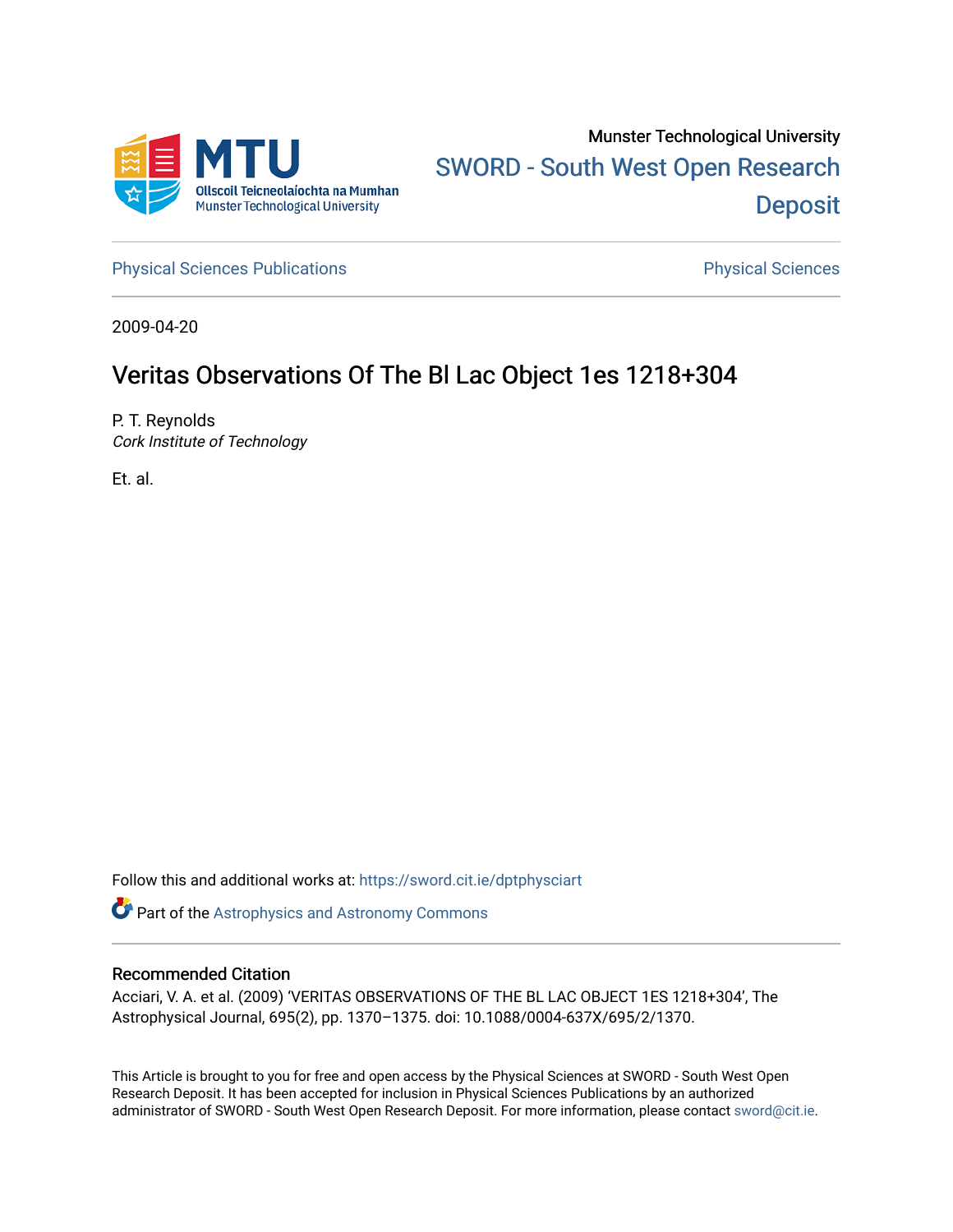## VERITAS OBSERVATIONS OF THE BL LAC OBJECT 1ES 1218+304

V. A. Acciari<sup>1,2</sup>, E. Aliu<sup>3</sup>, T. Arlen<sup>4</sup>, M. Beilicke<sup>5</sup>, W. Benbow<sup>2</sup>, S. M. Bradbury<sup>6</sup>, J. H. Buckley<sup>5</sup>, V. Bugaev<sup>5</sup>, Y. Butt<sup>7</sup>, K. L. BYRUM<sup>8</sup>, O. CELIK<sup>9</sup>, A. CESARINI<sup>2,10</sup>, L. CIUPIK<sup>11</sup>, Y. C. K. CHOW<sup>9</sup>, P. COGAN<sup>12</sup>, P. COLIN<sup>13</sup>, W. CUI<sup>14</sup>, M. K. DANIEL<sup>6,25</sup>, T. ERGIN<sup>15</sup>, A. D. FALCONE<sup>16</sup>, S. J. FEGAN<sup>9</sup>, J. P. FINLEY<sup>14</sup>, P. FORTIN<sup>17</sup>, L. F. FORTSON<sup>11</sup>, A. FURNISS<sup>4</sup>, G. H. GILLANDERS<sup>10</sup>, J. GRUBE<sup>18</sup>, R. GUENETTE<sup>12</sup>, G. GYUK<sup>11</sup>, D. HANNA<sup>12</sup>, E. HAYS<sup>8,2</sup>, J. HOLDER<sup>3</sup>, D. HORAN<sup>8</sup>, C. M. HUI<sup>13</sup>, T. B. HUMENSKY<sup>19</sup>, A. Imran<sup>20</sup>, P. Kaaret<sup>21</sup>, N. Karlsson<sup>11</sup>, M. Kertzman<sup>22</sup>, D. B. Kieda<sup>13</sup>, J. Kildea<sup>2</sup>, A. Konopelko<sup>14</sup>, H. Krawczynski<sup>5</sup>, F. Krennrich<sup>20</sup>, M. J. Lang<sup>10</sup>, S. LeBohec<sup>13</sup>, G. Maier<sup>12</sup>, A. McCann<sup>12</sup>, M. McCutcheon<sup>12</sup>, P. Moriarty<sup>1</sup>, R. Mukherjee<sup>17</sup>, T. Nagai<sup>20</sup>, J. Niemiec<sup>20,26</sup>, R. A. Ong<sup>9</sup>, D. Pandel<sup>21</sup>, J. S. Perkins<sup>2</sup>, M. Pohl<sup>20</sup>, J. Quinn<sup>18</sup>, K. Ragan<sup>12</sup>, L. C. Reyes<sup>19</sup>, P. T. REYNOLDS<sup>23</sup>, H. J. ROSE<sup>6</sup>, M. SCHROEDTER<sup>20</sup>, G. H. SEMBROSKI<sup>14</sup>, A. W. SMITH<sup>2,6</sup>, D. STEELE<sup>11</sup>, S. P. SWORDY<sup>19</sup>, J. A. TONER<sup>2,10</sup>, L. VALCARCEL<sup>12</sup>, V. V. VASSILIEV<sup>9</sup>, R. WAGNER<sup>8</sup>, S. P. WAKELY<sup>19</sup>, J. E. WARD<sup>18</sup>, T. C. WEEKES<sup>2</sup>, A. WEINSTEIN<sup>9</sup>, R. J. WHITE<sup>6</sup>, D. A. WILLIAMS<sup>4</sup>, S. A. WISSEL<sup>19</sup>, M. WOOD<sup>9</sup>, AND B. ZITZER<sup>14</sup> <sup>1</sup> Department of Life and Physical Sciences, Galway-Mayo Institute of Technology, Dublin Road, Galway, Ireland <sup>2</sup> Fred Lawrence Whipple Observatory, Harvard-Smithsonian Center for Astrophysics, Amado, AZ 85645, USA <sup>3</sup> Department of Physics and Astronomy, Bartol Research Institute, University of Delaware, Newark, DE 19716, USA  $^4$  Santa Cruz Institute for Particle Physics and Department of Physics, University of California, Santa C <sup>6</sup> School of Physics and Astronomy, University of Leeds, Leeds LS2 9JT, UK <sup>7</sup> Smithsonian Astrophysical Observatory, Cambridge, MA 02138, USA <sup>7</sup> Smithsonian Astrophysical Observatory, Cambridge, MA 02138, USA<br><sup>8</sup> Argonne National Laboratory, 7000 S. Cass Avenue, Argonne, IL 60439, USA<br><sup>9</sup> Department of Physics and Astronomy, University of California, Los Angel

<sup>23</sup> Department of Applied Physics and Instrumentation, Cork Institute of Technology, Bishopstown, Cork, Ireland <sup>24</sup> Max Planck Institut for Extraterrestrial Physics (MPE), Giessenbachstrasse, 85748 Garching, Germany

*Received 2008 July 18; accepted 2009 January 29; published 2009 April 7*

#### ABSTRACT

The VERITAS collaboration reports the detection of very-high-energy gamma-ray emission from the highfrequency-peaked BL Lac object 1ES 1218+304 located at a redshift of *z* = 0*.*182. A gamma-ray signal was detected with a statistical significance of 10.4 standard deviations (10.4 $\sigma$ ) for the observations taken during the first three months of 2007, confirming the discovery of this object made by the MAGIC collaboration. The photon spectrum between ∼ 160 GeV and ∼ 1*.*8 TeV is well described by a power law with an index of  $\Gamma = 3.08 \pm 0.34_{\text{stat}} \pm 0.2_{\text{sys}}$ . The integral flux is  $\Phi$  (E > 200 GeV) = (12.2 ± 2.6) × 10<sup>-12</sup> cm<sup>-2</sup> s<sup>-1</sup>, which corresponds to ∼ 6% of that of the Crab Nebula. The light curve does not show any evidence for very high energy flux variability. Using lower limits on the density of the extragalactic background light in the near to mid-infrared, we are able to limit the range of intrinsic energy spectra for 1ES 1218+304. We show that the intrinsic photon spectrum has an index that is harder than  $\Gamma = 2.32 \pm 0.37$  stat. When including constraints from the spectra of 1ES 1101-232 and 1ES 0229+200, the spectrum of 1ES 1218+304 is likely to be harder than  $\Gamma = 1.86 \pm 0.37_{\text{stat}}$ .

*Key words:* BL Lacertae objects: individual (1ES 1218+304) – galaxies: active – gamma rays: observations

#### 1. INTRODUCTION

One of the major discoveries of EGRET on the Compton Gamma Ray Observatory was the detection of high-energy emission from more than 60 active galactic nuclei (AGNs) of the blazar class (Hartman et al. [1999\)](#page-6-0). Blazars, which include BL Lac objects and flat-spectrum radio quasars (FSRQs), are

characterized by nonthermal emission and their spectral energy distributions (SED) contain two broad peaks. The low-energy peak (radio to UV or X-rays) is commonly interpreted as synchrotron radiation from ultra-relativistic electrons moving along a plasma jet pointing toward the observer. The origin of the second peak is less certain. Several models, from pure leptonic or hadronic models to leptonic*/*hadronic hybrid models, can explain the high-energy peak (X-rays to TeV gamma rays; see Böttcher [2007,](#page-6-0) and references therein).

In the TeV energy range, 19 blazars and one radio galaxy (M 87) have been established as emitters of TeV gamma rays.

<sup>25</sup> Now at Department of Physics, Durham University, South Road, Durham, DH1 3LE, UK.

<sup>26</sup> Now at Instytut Fizyki Jadrowej PAN, ul. Radzikowskiego 152, 31-342 Kraków, Poland.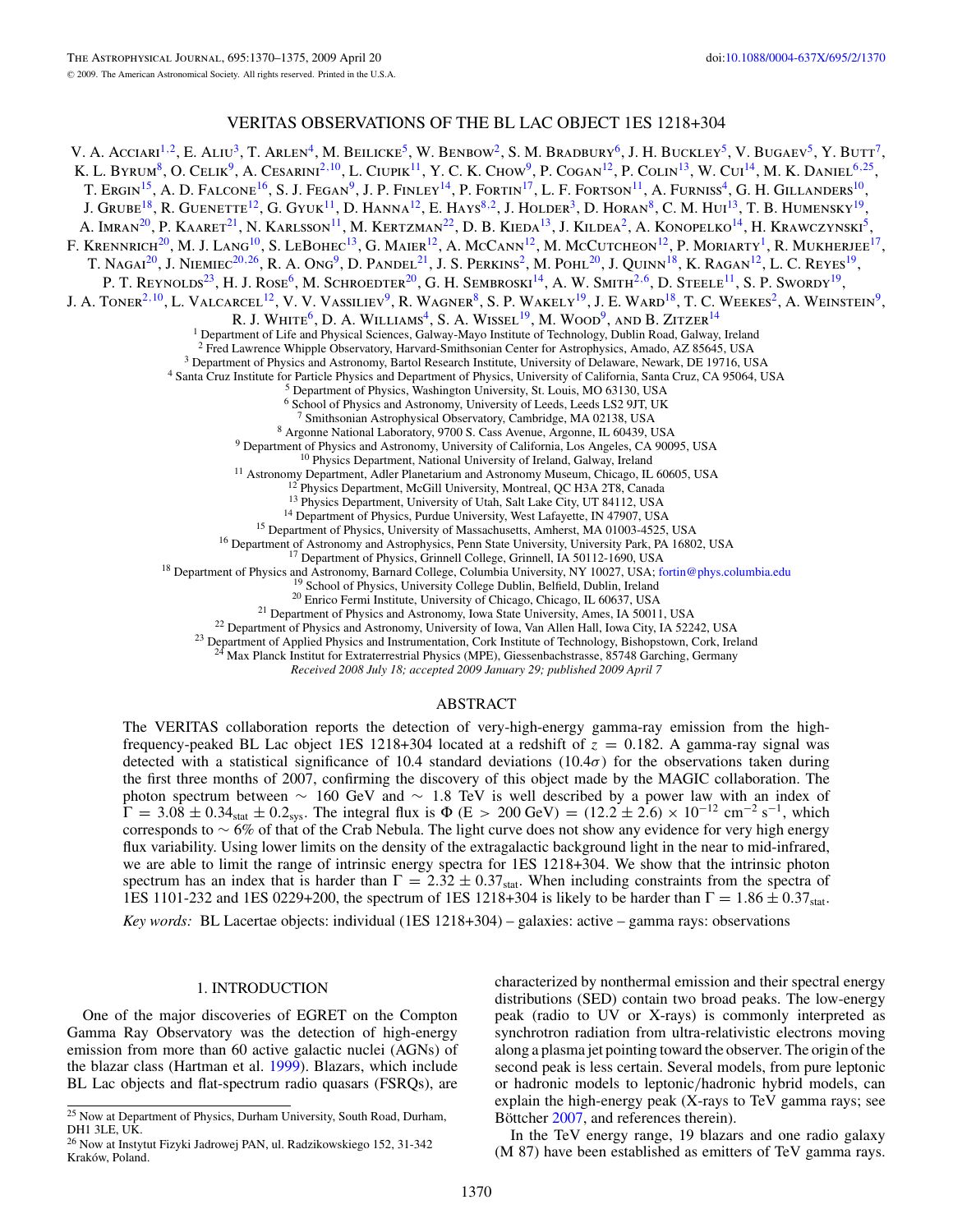High-frequency-peaked BL Lac (HBL) objects (Padovani & Giommi [1995\)](#page-6-0) are a subclass of blazars characterized by a synchrotron peak at X-ray energies, unlike quasars that have higher luminosity and a synchrotron peak at optical*/*infrared energies. With the exception of the recently discovered lowfrequency-peaked BL Lac (LBL) object BL Lacertae (Albert et al. [2007\)](#page-6-0), the intermediate-frequency-peaked BL Lac (IBL) object W Comae (Swordy [2008\)](#page-6-0), and the flat spectrum radio quasar 3C 279 (Albert et al. [2008b\)](#page-6-0), all TeV blazars are HBL objects. Some of these objects can show rapid, down to a few minutes, flux variability at TeV energies (see, e.g., Gaidos et al. [1996;](#page-6-0) Aharonian el al. [2007c;](#page-6-0) Albert et al. [2008a\)](#page-6-0).

Broadband observations from the radio to very high energy (VHE) gamma rays are necessary to understand the physics of the jets and emission mechanisms. VHE observations can also help constrain the intensity and spectrum of the extragalactic background light (EBL; Stecker et al. [1992\)](#page-6-0), which are important parameters for cosmologists to test our understanding of structure and star formation in the universe. Produced by stars and partially reprocessed by dust, the EBL at near- to midinfrared (near-IR, mid-IR) wavelengths is a strong absorber of TeV gamma rays via pair production (Gould & Schreder ´ [1967\)](#page-6-0). Direct measurements of the EBL in this range are particularly difficult due to the dominant foreground of zodiacal light. The measurement of high-quality energy spectra for blazars over the energy range from 100 GeV to 10 TeV can be used to gain information about the EBL (Dwek & Krennrich [2005\)](#page-6-0). The analysis of TeV gamma-ray energy spectra of several blazars suggests that the intensity of the EBL in the near-IR to mid-IR band is close to the lower limit from source counts measured by the *Hubble* and *Spitzer* space telescopes (see Aharonian et al. [2006,](#page-6-0) [2007b;](#page-6-0) Mazin & Raue [2007\)](#page-6-0).

Based on SED modeling and *Beppo* SAX X-ray spectra, several of the HBLs were predicted to be TeV sources and several of them have indeed been detected at TeV energies (Costamante & Ghisellini [2002\)](#page-6-0). The 1ES 1218+304 is an X-ray-bright ( $F_{1 \text{ keV}} > 2 \mu \text{Jy}$ ) HBL object located at a redshift  $z = 0.182$  (Bade et al. [1998\)](#page-6-0), and it was predicted to be a good TeV candidate based on the position of its synchrotron peak at high energy and sufficient radio-to-optical flux. It was first detected at very high energies by the MAGIC telescope (Albert et al. [2006\)](#page-6-0). This object was also the target for a brief HESS observation campaign in 2006 May (Aharonian et al. [2008a\)](#page-6-0). An upper limit on the integral flux above 1 TeV corresponding to ∼ 6 times the flux determined from an extrapolation of the MAGIC spectrum was reported.

In this paper we report on the detection of 1ES 1218+304 in VHE gamma rays with VERITAS. A description of the telescopes and a summary of VERITAS observations of 1ES 1218+304 are presented in Section 2. The results of the data analysis are presented in Section 3, and a discussion of our results in the context of the EBL density is presented in Section [4.](#page-4-0)

#### 2. OBSERVATIONS

The VERITAS observatory consists of an array of four 12 m diameter imaging atmospheric Cherenkov telescopes (IACTs) located at the Fred Lawrence Whipple Observatory (31◦40 30 N, 110°57′07″ W, 1268 m a.s.l) in Southern Arizona (Weekes et al. [2002\)](#page-6-0). The telescopes use the Davies–Cotton design (Davies & Cotton [1957\)](#page-6-0) and each utilizes 350 front-aluminized and anodized hexagonal glass facets with a total mirror area of  $106$  m<sup>2</sup>. Each camera consists of 499 photomultiplier tubes

(PMTs) separated by 0°.15 and covers a 3°.5 field of view. Light concentrators reduce the dead space between PMTs and decrease the amount of ambient light seen by the PMTs. The analog signals from the PMTs are pre-amplified in the camera before being sent through coaxial cables to an electronics room located at the base of each telescope. VERITAS uses a threelevel trigger system to reduce the rate of background events caused by fluctuations in the night sky light and by cosmic-ray showers while retaining multi-telescope images consistent with gamma-ray showers. The analog PMT signals are digitized using custom-designed 500 mega-sample-per-second flash-analog-todigital converters (FADCs) and the data are archived to disk. Additional technical details and more in-depth descriptions of the performance of the telescope can be found in Holder et al. [\(2006\)](#page-6-0) and Maier et al. [\(2007\)](#page-6-0).

The first two telescopes were operated in the stereoscopic observation mode from 2006 March and the third and fourth telescopes came online in 2006 December and 2007 April, respectively. VERITAS observed 1ES 1218+304 from 2007 January to March using three telescopes. The data were taken in *wobble* mode where the source is offset from the center of the field of view by 0.5, and the background is measured directly from different regions in the same field of view but away from the source region. After removing data taken under poor sky conditions or affected by various detector problems, we were left with a total observation time of 17.4 hr covering a range in zenith angle from  $2°$  to  $35°$ , with an average zenith angle of  $14°$ .

### 3. DATA ANALYSIS & RESULTS

The analysis of the data was performed using independent analysis packages (see Daniel et al. [2007,](#page-6-0) for details on the analyses). All of these analyses yield consistent results. After calculating the standard Hillas parameters (Hillas [1985\)](#page-6-0), images with an integrated charge less than 400 digital counts<sup>27</sup> or with a distance from the center of the camera larger than 1<sup>2</sup>. were rejected. The location of the shower direction in the field of view and the impact parameter of the shower core were calculated using stereoscopic techniques (Hofmann et al. [1999;](#page-6-0) Krawczynski et al. [2006\)](#page-6-0). Events originating from a circular region with radius  $\theta = 0.158$  centered on the position of 1ES 1218+304 are taken as the source region, and the background was estimated from the same field of view using the *reflected-region* and *ring background* methods, as described in Berge et al. [\(2007\)](#page-6-0). A set of *scaled cuts* on the *width* and *length* parameters were used to identify gamma-ray events in the data (Konopelko et al. [1995\)](#page-6-0). The cuts were optimized a priori with Monte Carlo simulations of gamma-ray and hadroninduced air showers. The cuts used here are (−1.25 *< meanscaled width/length <* 0.5). An extensive set of Monte Carlo simulations was used to generate lookup tables to calculate the energy of the primary gamma rays. The effective area of the detector as a function of zenith angle and gamma-ray energy was also calculated from these simulations. The variability of the atmospheric conditions and the overall photon collection efficiency are the major contributors to the systematic error of the energy estimation.

Figure [1](#page-3-0) shows the number of excess events calculated using the *reflected-region* method as a function of the squared angular distance  $(\theta^2)$  between the reconstructed shower directions and the nominal position of 1ES 1218+304. A clear

<sup>27</sup> An integrated charge of 400 digital counts calculated using a 10 ns integration window corresponds to ∼ 75 photoelectrons.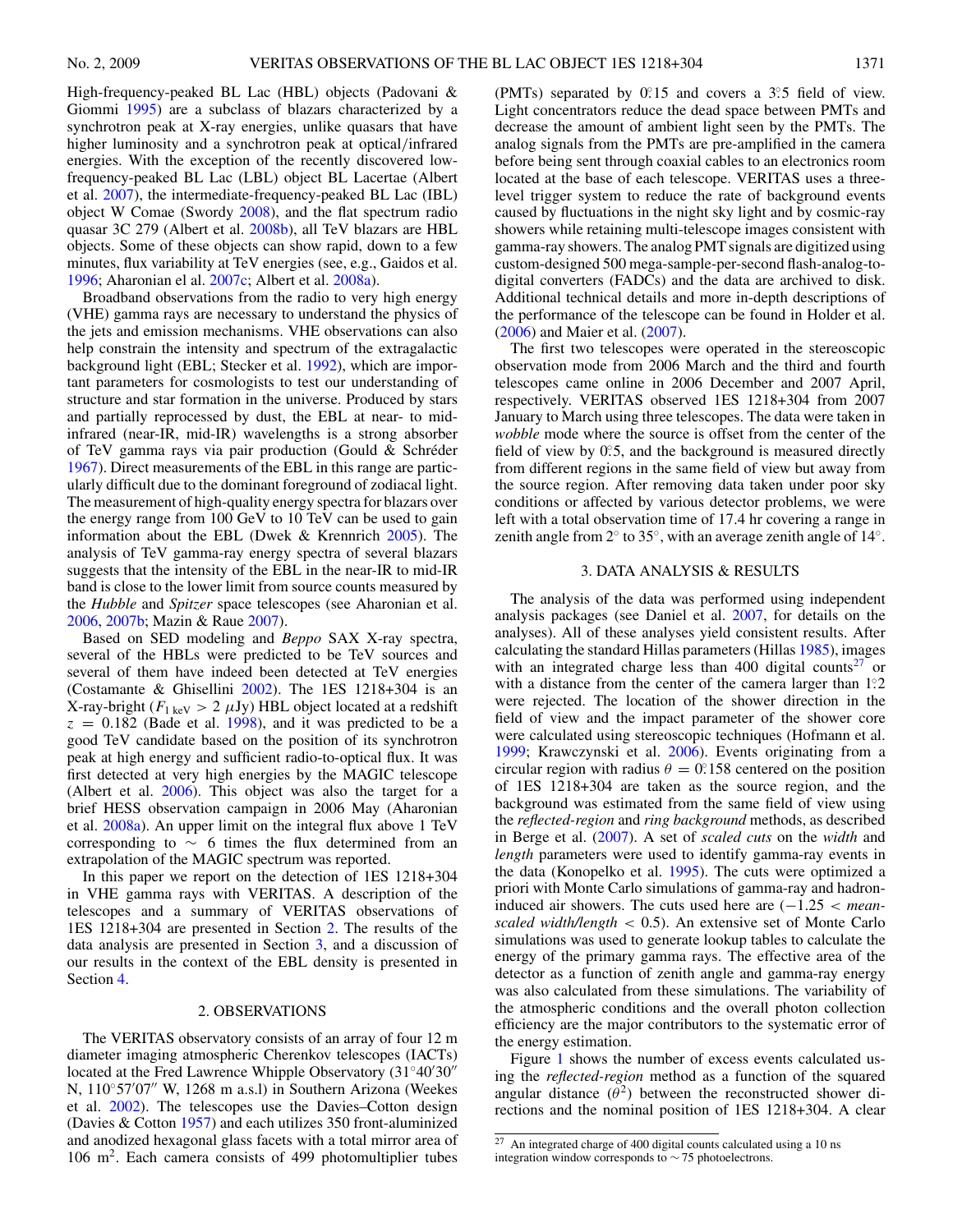<span id="page-3-0"></span>

**Figure 1.** Distribution of excess events as a function of the squared angular distance  $(\Theta^2)$  between the reconstructed shower directions and the nominal position of 1ES 1218+304. The dashed line indicates the boundary of the *signal* region at 0.158 (0.025 deg<sup>2</sup>) as determined from optimization on the Crab Nebula. The solid curve shows the expectation for a point source as measured from data on the Crab Nebula.



**Figure 2.** Significance map of the region around 1ES 1218+304. The white cross indicates the position of the corresponding radio source. The white circle in the upper left corner shows the angular resolution of VERITAS (PSF). The ring background model was used to estimate the background and the significances were calculated using Equation (17) in Li & Ma [\(1983\)](#page-6-0).

excess is visible below the angular cut of 0*.*158◦, corresponding to a statistical significance of 10.4 standard deviations using Equation  $(17)$  in Li and Ma  $(1983)$   $(617 \text{ signal})$ events, 1466 background events with a normalization of 0.25). Figure 2 shows a two-dimensional sky map of significances for a region centered on the radio coordinates of 1ES 1218+304 (12h21m21*.*9s *,* +30◦10 37 J2000) (Becker et al. [1995\)](#page-6-0). The excess is compatible with that expected from a point source. Fitting a two-dimensional normal distribution to the uncorrelated excess map yields a peak position with coordinates  $(12^{\text{h}}21^{\text{m}}26.3^{\text{s}} \pm 2.8^{\text{s}}_{\text{stat}} \pm 7.0^{\text{s}}_{\text{sys}}, +30^{\circ}11'29'' \pm 33''_{\text{stat}} \pm 1'30''_{\text{sys}})$ J2000), in good agreement with the radio coordinates. The systematic uncertainty on the tracking of the VERITAS telescopes was  $\pm 90''$  at the time the data were taken on 1ES 1218+304.<sup>28</sup>



**Figure 3.** Light curve of the integral photon flux above 200 GeV for the source 1ES 1218+304. Each point corresponds to the average daily flux and assumes a spectral shape of  $dN/dE \propto E^{-\Gamma}$  with  $\Gamma = 3.08$ . The error bars represent the statistical uncertainty.



**Figure 4.** Differential energy spectrum of VHE photons above 160 GeV for 1ES 1218+304. The markers indicate measured data points and the continuous line is a power-law fit. Downward pointing arrows correspond to upper flux limits (99% probability; Helene [1983\)](#page-6-0) for bins with significances below two standard deviations. The dot-dash line shows the differential energy spectrum of 1ES 1218+304 measured by MAGIC (Albert et al. [2006\)](#page-6-0) and the dash line shows the differential energy spectrum of the Crab Nebula measured by VERITAS (2006 September to November) for comparison.

Figure 3 shows the light curve of the integral flux above 200 GeV for the months of 2007 January, February, and March. The average integral flux was calculated for each day assuming a spectral shape of  $dN/dE \propto E^{-\Gamma}$  with  $\Gamma = 3.08$ . A statistical test  $(\chi^2/\text{dof} = 6.7/11)$  indicates that no statistically significant variability was detected in the data.

Figure 4 shows the time-average differential energy spectrum for gamma-ray energies between 160 GeV and 1.8 TeV. The shape is consistent with a power law  $(\chi^2/\text{dof} = 2.1/5)$  $dN/dE$  = C × (E/0.5TeV)<sup>-Γ</sup> with a photon index  $\Gamma$  =  $3.08 \pm 0.34_{stat} \pm 0.2_{sys}$  and a flux normalization constant  $C = (7.5 \pm 1.1<sub>stat</sub> \pm 1.5<sub>sys</sub>) \times 10<sup>-12</sup> cm<sup>-2</sup> s<sup>-1</sup> TeV<sup>-1</sup>. The integral$ flux is  $\Phi(E > 200 \text{ GeV}) = (12.2 \pm 2.6) \times 10^{-12} \text{cm}^{-2} \text{s}^{-1}$ which corresponds to  $\sim$  6% of the flux of the Crab Nebula

<sup>&</sup>lt;sup>28</sup> Pointing monitors were installed on all four telescopes during the summer of 2007. This is expected to improve the pointing accuracy significantly in the future.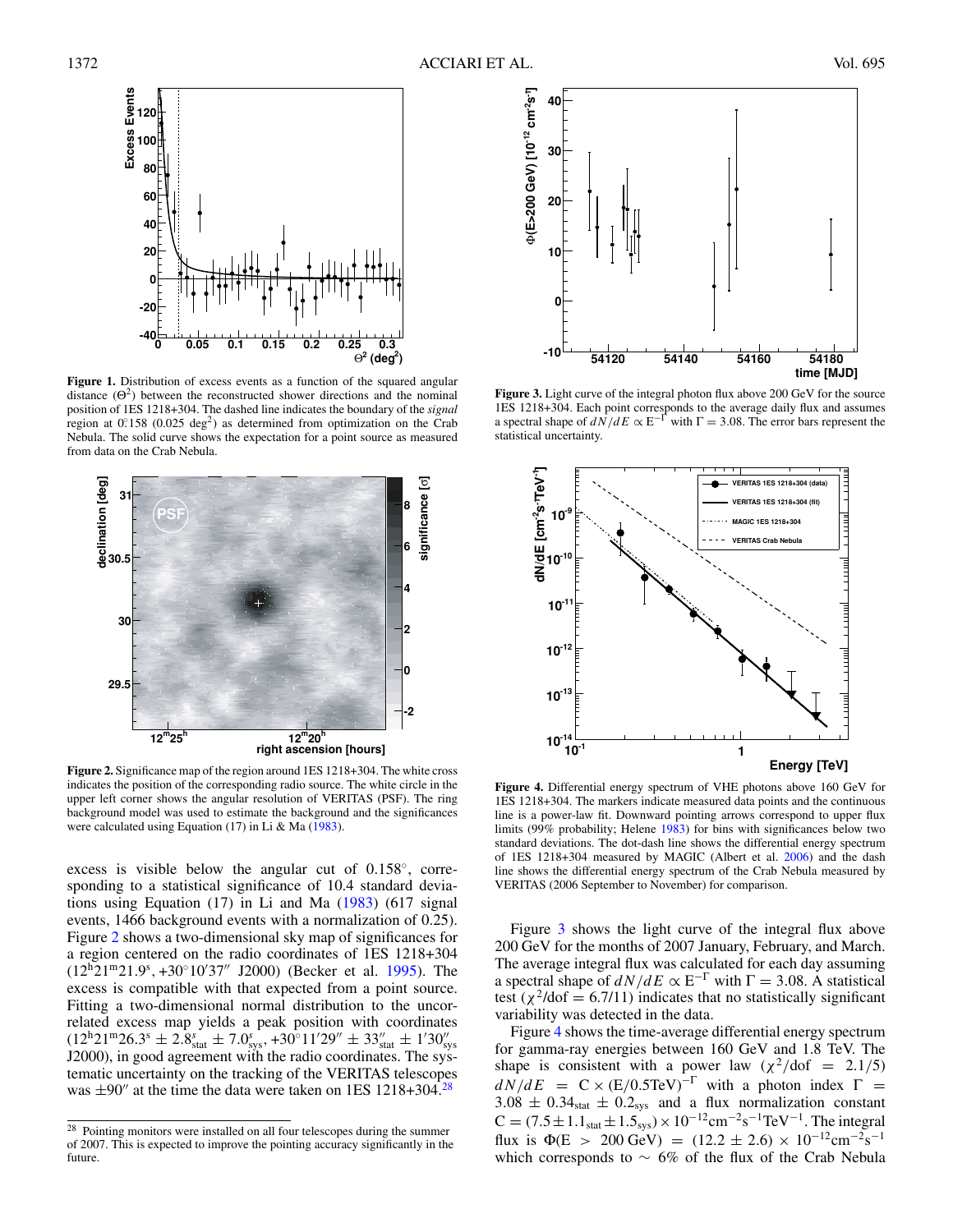<span id="page-4-0"></span>above the same threshold. The MAGIC collaboration measured the differential energy spectrum of 1ES 1218+304 between 87 GeV and 630 GeV during six nights of observations in 2005 January (Albert et al. [2006\)](#page-6-0). No evidence for time variability was detected. The VERITAS measurement extends the differential energy spectrum to 1.8 TeV and is statistically consistent with the results reported by the MAGIC collaboration.

### 4. DISCUSSION AND CONCLUSIONS

Due to the relatively large redshift of 1ES 1218+304 ( $z =$ 0*.*182), we expect significant attenuation from the interaction of high-energy gamma rays with the low-energy photons of the EBL. TeV gamma rays from extragalactic sources are expected to interact with optical low-energy photons as they travel through intergalactic space, leading to a cutoff in the measured gamma-ray spectrum. The optical depth  $\tau$  of the attenuation is a complicated function of the gamma-ray photon energy, the distance to the source (redshift *z*), and the cross-section for pair production, and it is related to the density and spectral energy distribution of the cosmic background radiation. The physical importance of the EBL lies in its relation to galaxy formation and evolution and to the star-formation history of the universe. If the intrinsic spectra of blazars extend to  $\sim 10$  TeV, absorption features in the blazar spectra can be used to learn about the EBL in the mid-IR band. TeV spectra of blazars, therefore, have the potential of providing independent constraints on the infrared background light density (see, e.g., Primack [2001;](#page-6-0) Coppi & Aharonian [1999\)](#page-6-0). In addition to intergalactic absorption, the measured blazar spectra are shaped by intrinsic absorption in the blazar, as well as by Compton scattering in the Klein–Nishina regime (Moderski et al. [2005\)](#page-6-0).

Intrinsic spectra of blazars are not known a priori. Nevertheless, it is possible to use the EBL lower limits from galaxy counts to restrict the range of EBL scenarios*/*models and discern a corresponding range of intrinsic blazar spectra. We present possible intrinsic energy spectra of 1ES 1218+304 that are compatible with EBL lower limits from galaxy counts. Furthermore, we broaden our study and include the energy spectra of 1ES 1101- 232 and 1ES 0229+200 as measured by H.E.S.S. (see Aharonian et al. [2006,](#page-6-0) [2007b,](#page-6-0) respectively) to reach a conclusion about the intrinsic energy spectra of this small sample of TeV blazars. The combination of energy spectra in the sub-TeV to TeV waveband at large redshifts (1ES 1101-232 and 1ES 1218+304 are two of the most distant HBLs) with energy spectra in the multi-TeV regime at a moderate redshift (1ES 0229+200) provides additional sensitivity to EBL spectra and the relative intensities in the near-IR and mid-IR. Consequently, this also leads to stronger constraints for the intrinsic spectra of these blazars. The combination of these three blazars allows us to make a statement about the hardness of blazar spectra in general, and sheds light on the question: how hard are intrinsic TeV blazar spectra?

In order to obtain the intrinsic spectrum of a blazar, the measured spectrum must be corrected by unfolding the effects of the EBL. Figure 5 shows the range of EBL scenarios considered for unfolding the intrinsic spectrum of 1ES 1218+304. The lower limits from galaxy counts derived from the HST deep sky survey (Madau & Pozetti [2000\)](#page-6-0) provide the lowest possible EBL in the optical to near-IR (filled triangles). Galaxy counts from the Spitzer infrared observatory (Fazio et al. [2004\)](#page-6-0) in the mid-IR are complementary (open quadrangles). A convenient parameterization of EBL scenarios, provided by Dwek & Krennrich [\(2005\)](#page-6-0), is used in this study for providing a limit to the hardness of the blazar spectrum of 1ES 1218+304 as it provides



**Figure 5.** Range of EBL densities that are considered for reconstructing the source spectrum of 1ES 1218+304 is shown. The filled triangles represent lower limits from galaxy counts by Madau & Pozetti [\(2000\)](#page-6-0), whereas the open rectangles are lower limits from the Spitzer observatory (Fazio et al. [2004\)](#page-6-0).

a wide range of EBL spectra with different near-IR to mid-IR ratios. The EBL scenarios are parameterized using polynomials and are constrained by detections and lower limits in the UV, optical, and submillimeter wavebands. Further details can be found in Dwek & Krennrich [\(2005\)](#page-6-0), which presents 12 possible EBL realizations. The optical depth was calculated using a flat universe cosmology with  $H_0 = 70$  km s<sup>-1</sup>,  $\Omega_m = 0.3$ , and  $\Omega_{\Lambda} = 0.7$ . For illustrative purposes, we show two low EBL scenarios in Figure 5 parameterized by Dwek & Krennrich [\(2005\)](#page-6-0). The first, called LLL (the dotted line), is an EBL realization representing a low-intensity stellar component, a low intensity 15  $\mu$ m EBL flux, and a low intensity of the far-IR flux, and falls significantly below the galaxy counts in the mid-IR. The second, called LHL0.70 (the dashed line), is a scaled version of the LHL realization and falls below galaxy counts in the optical to near-IR. Furthermore, we have considered a large variety of EBL scenarios with different spectral indices and shapes that are within the boundaries of the shaded area in Figure 5. The upper bound is somewhat arbitrary and was chosen to be the HHH (high near-IR, mid-IR and far-IR) scenario.

Furthermore, for reference, we also derive the absorptioncorrected intrinsic gamma-ray spectra for theoretical EBL models by Stecker et al. [\(2006,](#page-6-0) hereafter SMS). In these models, the intergalactic IR photon flux and density were calculated using a *backward-evolution* method which started with existing galaxy populations and modeled the luminosity evolution of these galaxies back in time. It is, however, important to note that in this paper we do not adopt any particular model, we simply use constraints from EBL measurements to derive a lower limit to the hardness of the 1ES 1218+304 spectrum.

Table [1](#page-5-0) shows the intrinsic energy spectra photon indices of 1ES 1218+304 for a range of EBL scenarios. The ones that fall below the limit from galaxy counts (see Figure 5) are marked with an asterisk in Table [1](#page-5-0) and are not viable, e.g., the LHL0.70, the LLL, and the LLH scenarios. Scenarios that are still compatible with the lower limits from galaxy counts represent the softest possible gamma-ray spectra. When considering 1ES 1218+304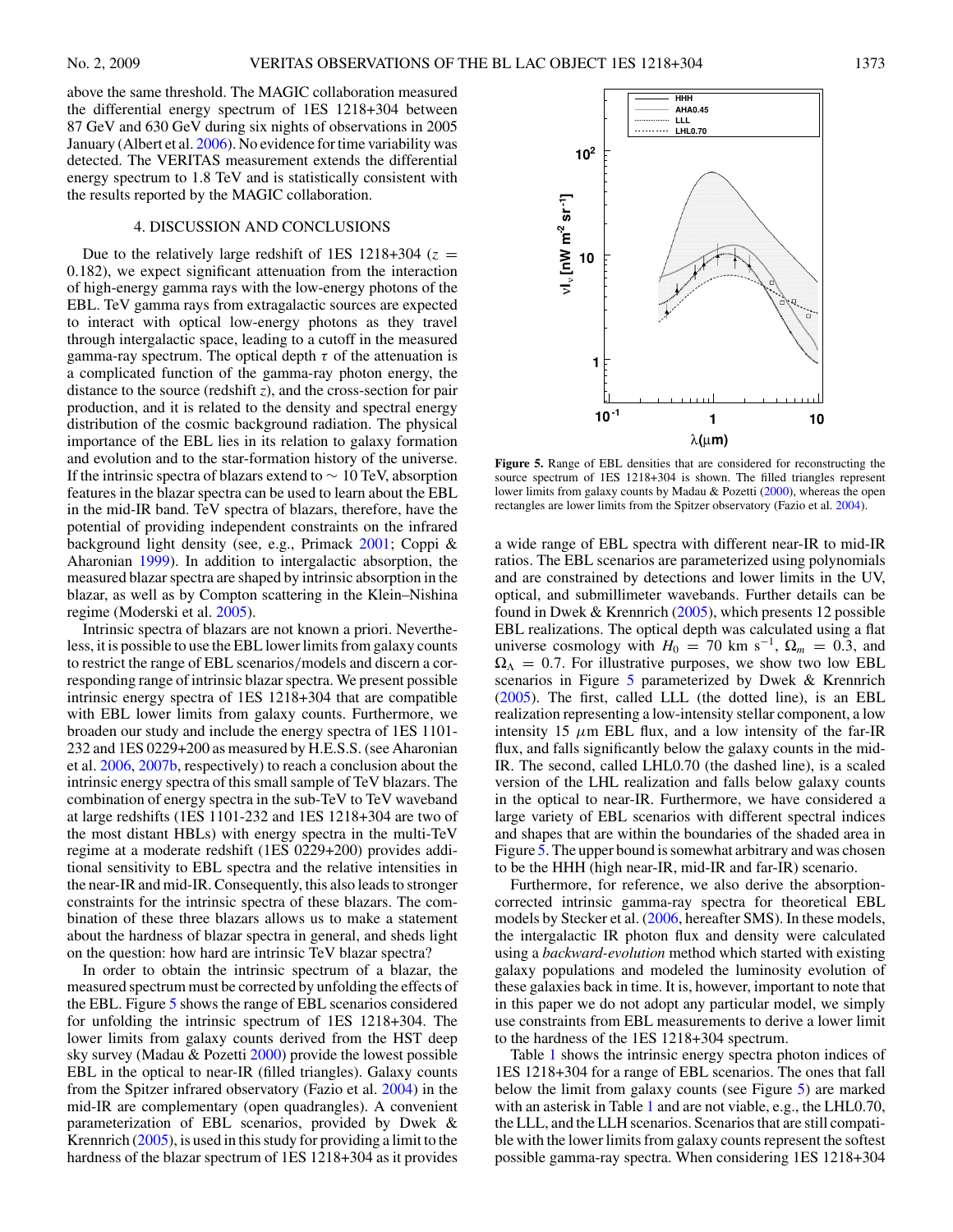#### **Table 1**

<span id="page-5-0"></span>

| Absorption-Corrected Spectral Indices (dN/dE $\propto E^{-\Gamma_{\text{source}}}$ ) of 1ES 1101-232 and 1ES 1218+304 and 1ES 0229+200 from a Small Sample of all EBL Scenarios |  |
|---------------------------------------------------------------------------------------------------------------------------------------------------------------------------------|--|
| Considered                                                                                                                                                                      |  |

| Scenario            | $\Gamma_{\text{source}}$ |                  |                 |
|---------------------|--------------------------|------------------|-----------------|
|                     | 1ES 1101-232             | 1ES 1218+304     | 1ES 0229+200    |
| AHA1.0              | $0.44 \pm 0.20$          | $0.35 \pm 0.40$  | $2.35 \pm 0.14$ |
| AHA0.45             | $1.78 \pm 0.20$          | $1.86 \pm 0.37$  | $2.43 \pm 0.13$ |
| <b>HHH</b>          | $-0.67 \pm 0.12$         | $-0.72 \pm 0.29$ | $0.90 \pm 0.17$ |
| $LLH^*$             | $2.01 \pm 0.22$          | $2.07 \pm 0.35$  | $2.12 \pm 0.20$ |
| LHL                 | $2.04 \pm 0.20$          | $2.08 \pm 0.39$  | $0.94 \pm 0.32$ |
| $LHL0.70*$          | $2.32 \pm 0.21$          | $2.43 \pm 0.37$  | $1.43 \pm 0.29$ |
| LHL0.76             | $2.23 \pm 0.21$          | $2.32 \pm 0.37$  | $1.30 \pm 0.29$ |
| LHL0.82             | $2.18 \pm 0.21$          | $2.26 \pm 0.38$  | $1.20 \pm 0.30$ |
| MHL0.70             | $1.26 \pm 0.19$          | $1.34 \pm 0.36$  | $1.35 \pm 0.21$ |
| MHL0.55             | $1.61 \pm 0.19$          | $1.73 \pm 0.35$  | $1.59 \pm 0.20$ |
| $LLL^*$             | $2.06 \pm 0.16$          | $2.20 \pm 0.34$  | $2.11 \pm 0.20$ |
| <b>SMS</b> baseline |                          | $1.70 \pm 0.34$  |                 |

**Notes.** EBL scenarios that fall below the lower limits from galaxy counts are marked with an asterisk. Scaled Aharonian scenarios (AHA*x.y*) are taken from Aharonian et al. [\(2006\)](#page-6-0). The errors represent only the statistical uncertainty.

by itself, the softest intrinsic spectrum is described by a power law with  $dN/dE \propto E^{-2.32 \pm 0.37_{\text{stat}}}$  and is derived from a scaled version of the LHL scenario (LHL0.76).

However, when applying this analysis to previously reported blazar spectra from 1ES 1101-232 and 1ES 0229+200, the LHL0.76 would require an extremely hard intrinsic spectrum for  $1ES 0229+200.<sup>29</sup>$  Therefore, in order to provide a limit to the hardness of the blazar spectra based on these three sources, we search for the softest possible intrinsic spectrum. As seen from Table 1, a search for the softest possible blazar spectrum among this sample of three blazars yields an EBL scenario (AHA0.45) that still requires the spectrum of 1ES 1101-232 to have a power law described by  $(dN/dE \propto E^{-1.78 \pm 0.20_{stat}})$ and for the spectrum of 1ES 1218+304 to be as hard as  $(dN/dE \propto E^{-1.86 \pm 0.37_{\text{stat}}}$ ). All other EBL scenarios yield harder spectra for one of these three blazars. A detailed analysis of the VHE spectra of 1ES 0229+200 was carried out by Aharonian et al. [\(2007b\)](#page-6-0). This analysis supported an EBL spectrum and density close to the lower limits from the *Spitzer* measurements, and a hard intrinsic spectrum for the blazar. Figure 6 shows the measured spectrum of 1ES 1218+304 and two possible intrinsic blazar spectra that are compatible with the limits from galaxy counts.

These results clearly indicate that blazar spectra, as evidenced by two of the most distant blazars (1ES 1101-232 and 1ES 1218+304), are hard. These values are still within the acceptable range predicted for shock acceleration in blazars (see, e.g., Stecker et al. [2007\)](#page-6-0); however, they are also close to a limit  $(dN/dE \propto E^{-1.5})$  that was previously suggested by Aharonian et al. [\(2006\)](#page-6-0). The hard intrinsic spectrum of 1ES 1218+304 indicates that the peak in the VHE power output is located beyond ∼ 2 TeV. A high-energy peak above 2 TeV in the blazar spectral energy distribution was similarly seen by H.E.S.S. for both 1ES 1101-232 (Aharonian et al. [2007a\)](#page-6-0) and 1ES 0229+200 (Aharonian et al. [2007b\)](#page-6-0).

In conclusion, results presented here from VERITAS observations confirm with high statistical significance the MAGIC



**Figure 6.** Measured spectrum of 1ES1218+304 (circles) and de-absorbed spectrum for the AHA0.45 EBL scenario that produces the softest possible spectrum among all EBL scenarios considered (filled quadrangles). Furthermore, we show the corrected spectrum for the SMS baseline model by Malkan & Stecker [\(1998\)](#page-6-0) and Stecker et al. [\(2006\)](#page-6-0) (hollow quadrangles).

discovery (Albert et al. [2006\)](#page-6-0) of the HBL object 1ES 1218+304 as a source of VHE gamma rays. The normalization of the flux and spectral index both agree within errors with the MAGIC results. New limits on the density of the EBL in the near-IR to mid-IR could not be established. However, based on lower EBL limits from galaxy counts we were able to limit the range of intrinsic energy spectra for 1ES 1218+304 and showed that the intrinsic spectrum is harder than a power law with  $dN/dE \propto E^{-2.32 \pm 0.37}$  stat. When including constraints from the spectra of 1ES 1101-232 and 1ES 0229+200, the spectrum of 1ES 1218+304 is inferred to be harder than  $dN/dE \propto$  $E^{-1.86\pm0.37_{stat}}$ . Future deep observations at large zenith angles (where the effective area is larger for multi-TeV gamma rays) could help extend the spectrum to 10 TeV and help constrain the EBL. We see no evidence of a high-energy peak in the SED for 1ES 1218+304 up to ∼ 2 TeV; simultaneous, broadband measurements of the SED are required for detailed blazar modeling

<sup>&</sup>lt;sup>29</sup> The data points for the energy spectra of 1ES 1101-232 and 1ES 0229+200 were provided to us by the H.E.S.S. collaboration. We have carefully checked the results of our power-law fits against those published by the H.E.S.S. collaboration and they are in agreement. The correction for the EBL absorption was applied to the individual flux points and we fitted the absorption-corrected flux points with power laws.